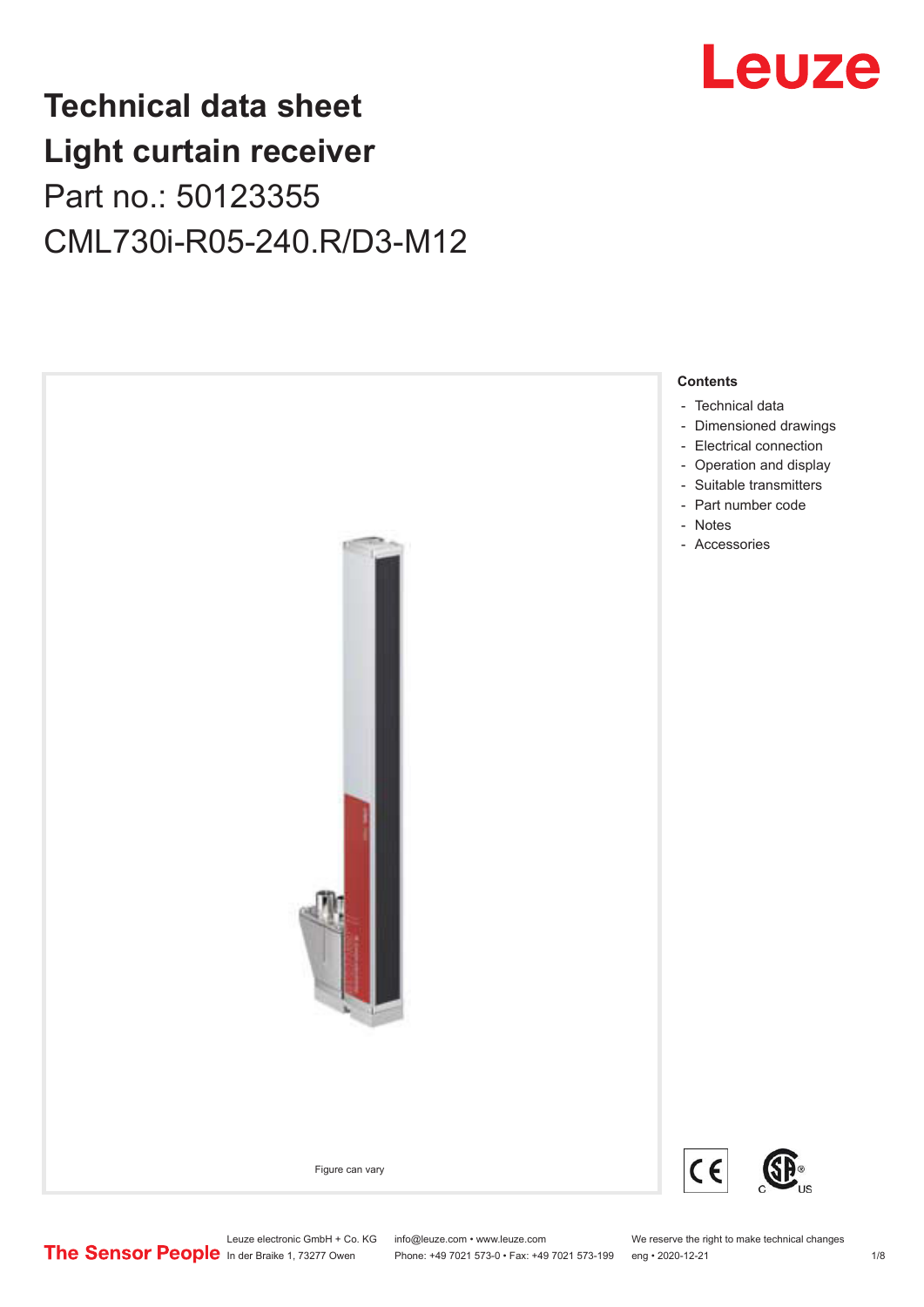## <span id="page-1-0"></span>**Technical data**

# Leuze

#### **Basic data**

| Dasit uata                                     |                                                                                                            |
|------------------------------------------------|------------------------------------------------------------------------------------------------------------|
| <b>Series</b>                                  | 730                                                                                                        |
| <b>Operating principle</b>                     | Throughbeam principle                                                                                      |
| Device type                                    | Receiver                                                                                                   |
| <b>Contains</b>                                | Accessories for the use of the BT-2R1                                                                      |
| <b>Application</b>                             | Detection of transparent objects                                                                           |
|                                                | Object measurement                                                                                         |
| <b>Special version</b>                         |                                                                                                            |
|                                                |                                                                                                            |
| <b>Special version</b>                         | Crossed-beam scanning                                                                                      |
|                                                | Diagonal-beam scanning<br>Parallel-beam scanning                                                           |
|                                                |                                                                                                            |
| <b>Optical data</b>                            |                                                                                                            |
| <b>Operating range</b>                         | Guaranteed operating range                                                                                 |
| <b>Operating range</b>                         | 0.14.5m                                                                                                    |
| Operating range, transparent media             | $0.1 1.75$ m                                                                                               |
| <b>Operating range limit</b>                   | Typical operating range                                                                                    |
| <b>Operating range limit</b>                   | 0.16m                                                                                                      |
| <b>Measurement field length</b>                | 240 mm                                                                                                     |
| <b>Number of beams</b>                         | 48 Piece(s)                                                                                                |
| Beam spacing                                   | 5 <sub>mm</sub>                                                                                            |
| <b>Measurement data</b>                        |                                                                                                            |
| Minimum object diameter                        | 10 mm                                                                                                      |
| <b>Electrical data</b>                         |                                                                                                            |
| <b>Protective circuit</b>                      | Polarity reversal protection                                                                               |
|                                                | Short circuit protected                                                                                    |
|                                                | <b>Transient protection</b>                                                                                |
|                                                |                                                                                                            |
| Performance data                               |                                                                                                            |
| Supply voltage $U_{B}$                         | 18  30 V, DC                                                                                               |
| <b>Residual ripple</b>                         | 0  15 %, From $U_{\rm B}$                                                                                  |
| <b>Open-circuit current</b>                    | 0 165 mA, The specified values refer<br>to the entire package consisting of trans-<br>mitter and receiver. |
|                                                |                                                                                                            |
| Inputs/outputs selectable                      |                                                                                                            |
| Number of inputs/outputs selectable 2 Piece(s) |                                                                                                            |
| Type                                           | Inputs/outputs selectable                                                                                  |
| Voltage type, outputs                          | DC                                                                                                         |
| Switching voltage, outputs                     | Typ. $U_B / 0 V$                                                                                           |
| Switching voltage, inputs                      | high: ≥6V                                                                                                  |
|                                                | $low: 4V$                                                                                                  |
| Input/output 1                                 |                                                                                                            |
| <b>Timing</b>                                  |                                                                                                            |
| <b>Cycle time</b>                              | 1 <sub>ms</sub>                                                                                            |
| Response time per beam                         | $10 \mu s$                                                                                                 |
|                                                |                                                                                                            |
| <b>Interface</b>                               |                                                                                                            |
| Type                                           | RS 485 Modbus                                                                                              |
| <b>RS 485</b>                                  |                                                                                                            |
| <b>Function</b>                                | Process                                                                                                    |
|                                                |                                                                                                            |
| <b>Service interface</b>                       |                                                                                                            |
| Type                                           | IO-Link                                                                                                    |

| <b>IO-Link</b>                                  |                                                 |
|-------------------------------------------------|-------------------------------------------------|
| <b>Function</b>                                 | Configuration via software                      |
|                                                 | Service                                         |
| <b>Connection</b>                               |                                                 |
| <b>Number of connections</b>                    | 2 Piece(s)                                      |
| <b>Plug outlet</b>                              | Rear side                                       |
|                                                 |                                                 |
| <b>Connection 1</b>                             |                                                 |
| <b>Function</b>                                 | Configuration interface                         |
|                                                 | Connection to transmitter                       |
|                                                 | Signal IN<br>Signal OUT                         |
|                                                 | Voltage supply                                  |
| <b>Type of connection</b>                       | Connector                                       |
| <b>Thread size</b>                              | M12                                             |
| Type                                            | Male                                            |
| <b>Material</b>                                 | Metal                                           |
| No. of pins                                     | 8-pin                                           |
| Encoding                                        | A-coded                                         |
|                                                 |                                                 |
| <b>Connection 2</b>                             |                                                 |
| <b>Function</b>                                 | <b>BUS IN</b>                                   |
|                                                 | <b>BUS OUT</b>                                  |
| <b>Type of connection</b><br><b>Thread size</b> | Connector<br>M12                                |
| Type                                            | Female                                          |
| <b>Material</b>                                 | Metal                                           |
| No. of pins                                     | 5-pin                                           |
| Encoding                                        | B-coded                                         |
|                                                 |                                                 |
| <b>Mechanical data</b>                          |                                                 |
| Design                                          | Cubic                                           |
| Dimension (W x H x L)                           | 29 mm x 35.4 mm x 263 mm                        |
| <b>Housing material</b>                         | Metal                                           |
| <b>Metal housing</b>                            | Aluminum                                        |
| Lens cover material                             | Plastic                                         |
| Net weight                                      | 500 <sub>g</sub>                                |
| <b>Housing color</b>                            | Silver                                          |
| Type of fastening                               | Groove mounting<br>Via optional mounting device |
|                                                 |                                                 |
| <b>Operation and display</b>                    |                                                 |
| Type of display                                 | LED                                             |
|                                                 | OLED display                                    |
| <b>Number of LEDs</b>                           | 2 Piece(s)                                      |
| Type of configuration                           | Software                                        |
|                                                 | Teach-in                                        |
| <b>Operational controls</b>                     | Membrane keyboard                               |
| <b>Environmental data</b>                       |                                                 |
| Ambient temperature, operation                  | $-3060 °C$                                      |
| Ambient temperature, storage                    | -40  70 °C                                      |
| <b>Certifications</b>                           |                                                 |
| Degree of protection                            | IP 65                                           |
| <b>Protection class</b>                         | III                                             |
| <b>Certifications</b>                           | c CSA US                                        |
| <b>Standards applied</b>                        | IEC 60947-5-2                                   |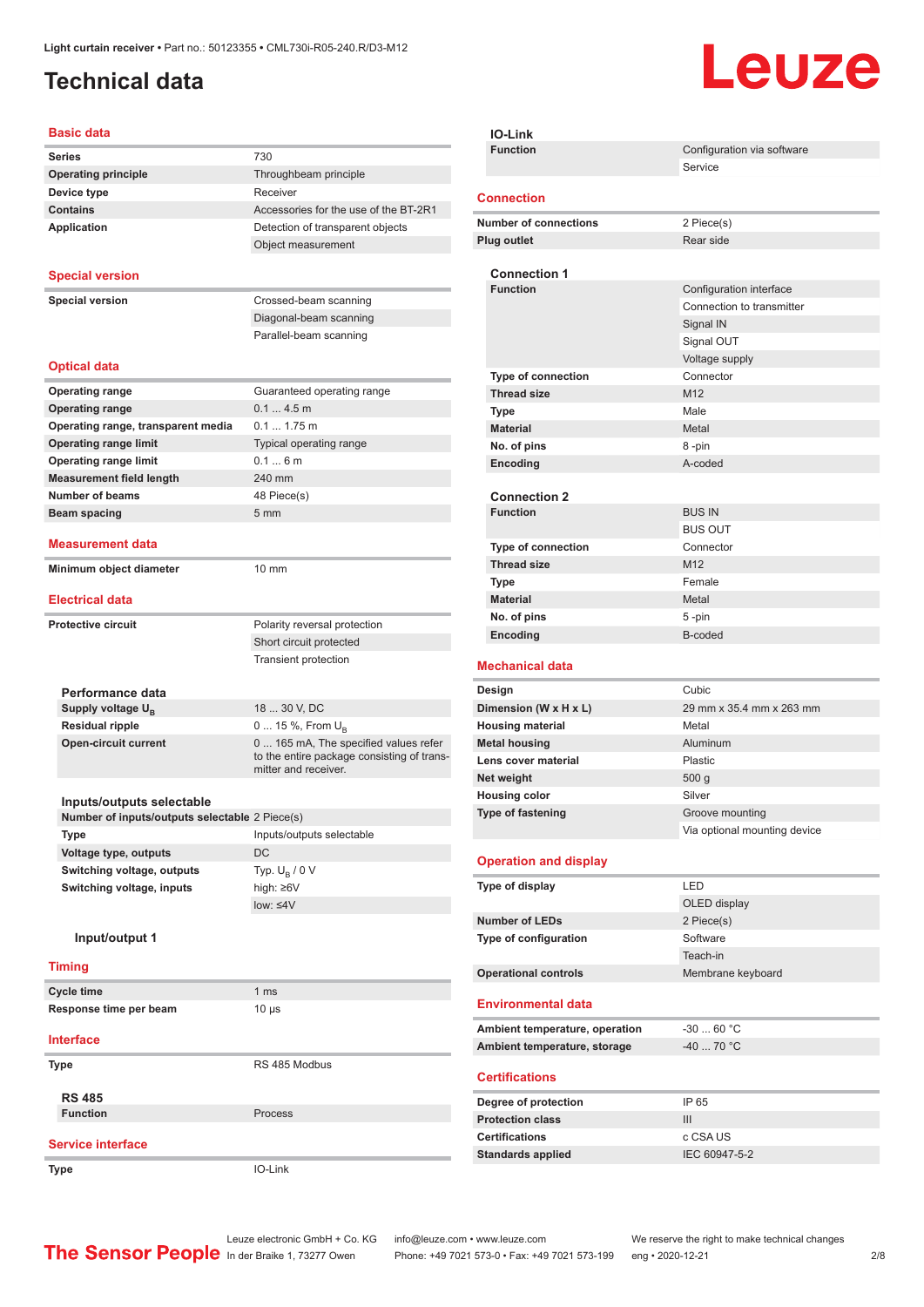## **Technical data**

| <b>Customs tariff number</b> | 90314990 |
|------------------------------|----------|
| eCl@ss 5.1.4                 | 27270910 |
| eCl@ss 8.0                   | 27270910 |
| eCl@ss 9.0                   | 27270910 |
| eCl@ss 10.0                  | 27270910 |
| eCl@ss 11.0                  | 27270910 |
| <b>ETIM 5.0</b>              | EC002549 |
| <b>ETIM 6.0</b>              | EC002549 |
| <b>ETIM 7.0</b>              | EC002549 |

# Leuze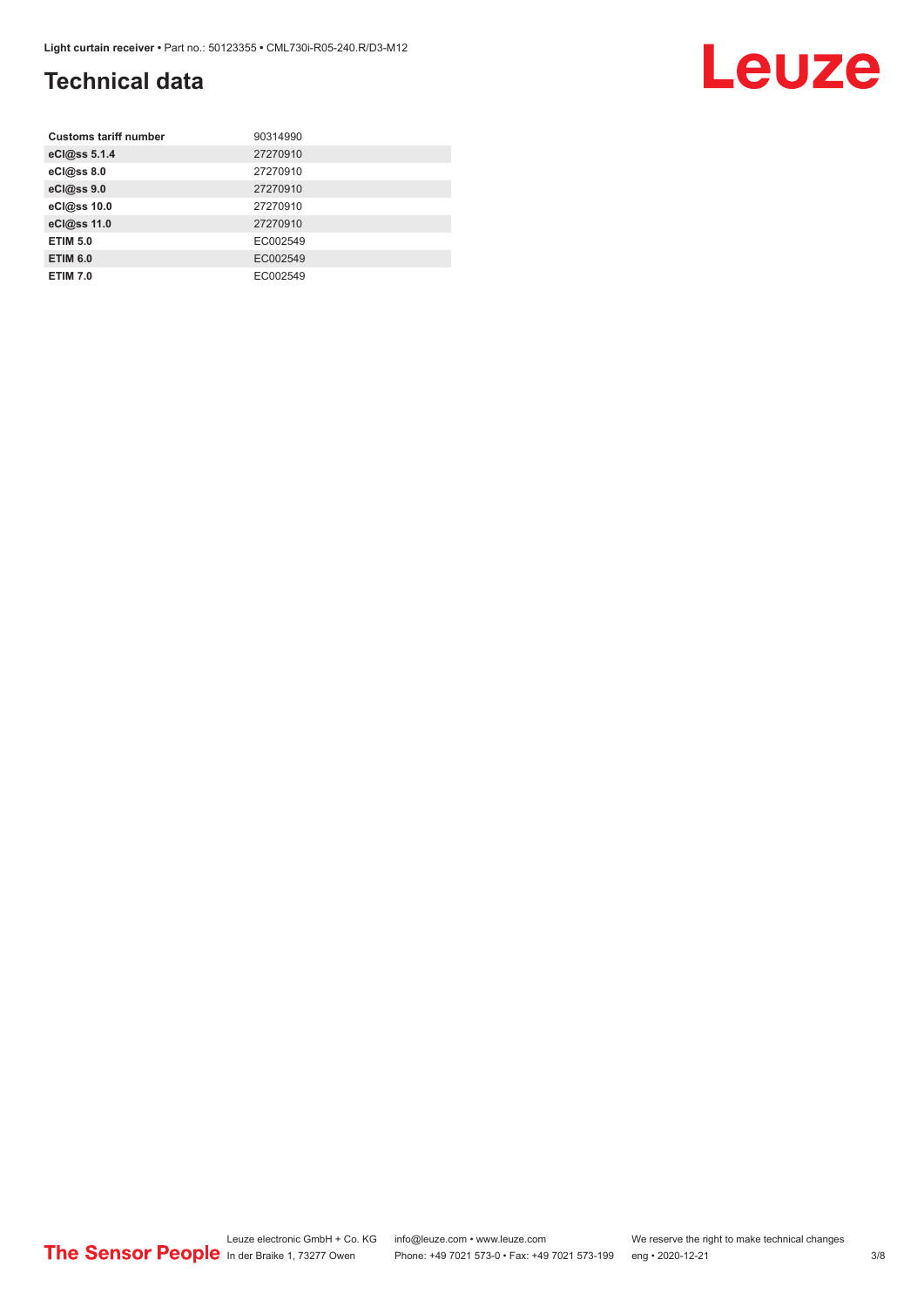#### <span id="page-3-0"></span>**Dimensioned drawings**

All dimensions in millimeters



B Measurement field length 240 mm

F M6 thread G Fastening groove

- T Transmitter
- R Receiver
- Y 2.5 mm

Leuze electronic GmbH + Co. KG info@leuze.com • www.leuze.com We reserve the right to make technical changes<br>
The Sensor People in der Braike 1, 73277 Owen Phone: +49 7021 573-0 • Fax: +49 7021 573-199 eng • 2020-12-21

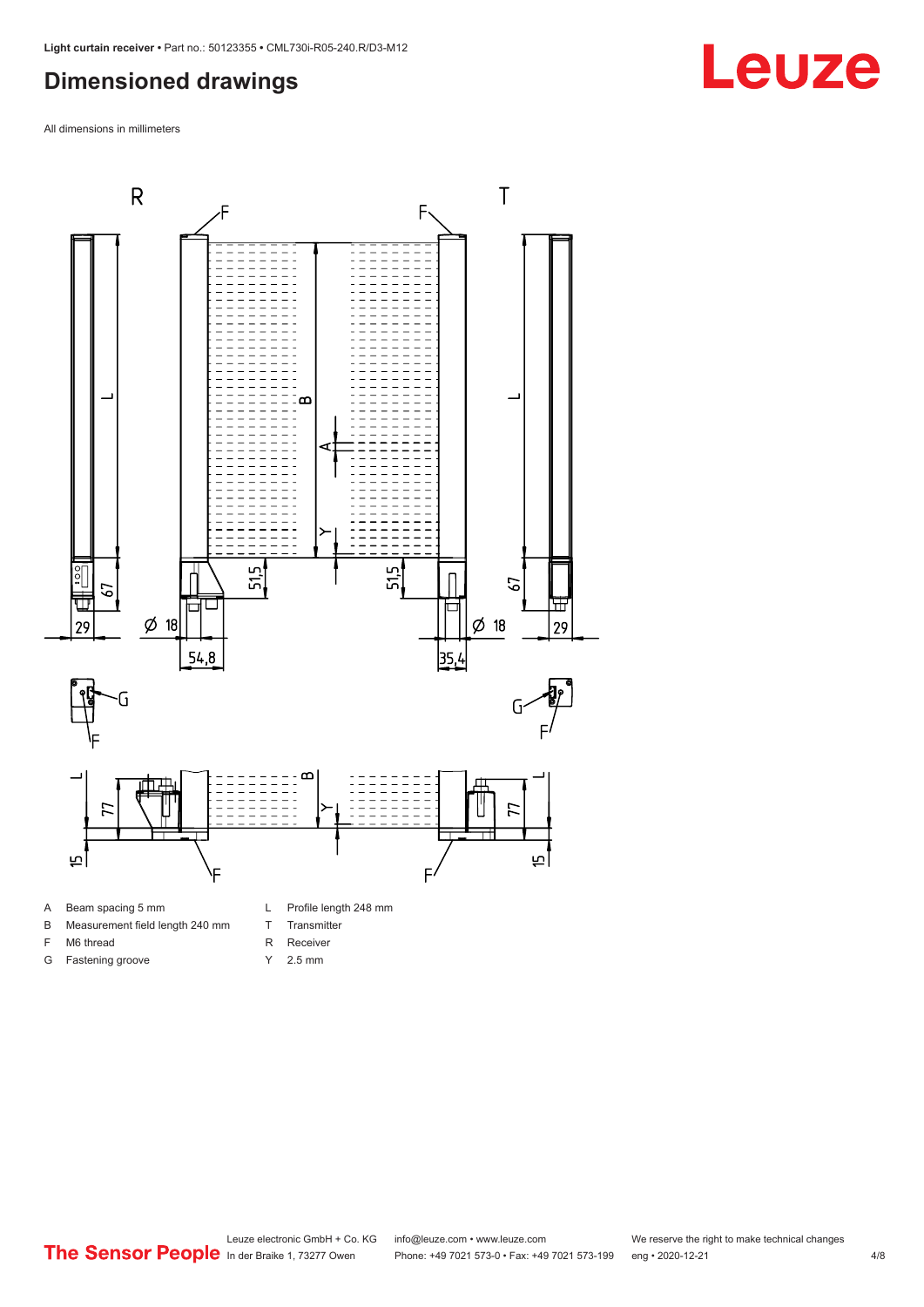#### <span id="page-4-0"></span>**Dimensioned drawings**





A PWR / SW IN / OUT B BUS IN / OUT

## **Electrical connection**

**Connection 1**

| <b>Function</b>    | Configuration interface   |
|--------------------|---------------------------|
|                    | Connection to transmitter |
|                    | Signal IN                 |
|                    | Signal OUT                |
|                    | Voltage supply            |
| Type of connection | Connector                 |
| <b>Thread size</b> | M12                       |
| <b>Type</b>        | Male                      |
| <b>Material</b>    | Metal                     |
| No. of pins        | 8-pin                     |
| Encoding           | A-coded                   |

#### **Pin Pin assignment**

|                | $V +$            |  |  |
|----------------|------------------|--|--|
| $\overline{2}$ | I/O <sub>1</sub> |  |  |
| 3              | <b>GND</b>       |  |  |
| $\overline{4}$ | IO-Link          |  |  |
| 5              | I/O <sub>2</sub> |  |  |
| 6              | RS 485 Tx+       |  |  |
|                | RS 485 Tx+       |  |  |
| 8              | <b>FE/SHIELD</b> |  |  |
|                |                  |  |  |



#### **Connection 2**

| <b>Function</b>    | <b>BUS IN</b>  |
|--------------------|----------------|
|                    | <b>BUS OUT</b> |
| Type of connection | Connector      |
| <b>Thread size</b> | M12            |
| <b>Type</b>        | Female         |
| <b>Material</b>    | Metal          |
| No. of pins        | $5$ -pin       |
| Encoding           | B-coded        |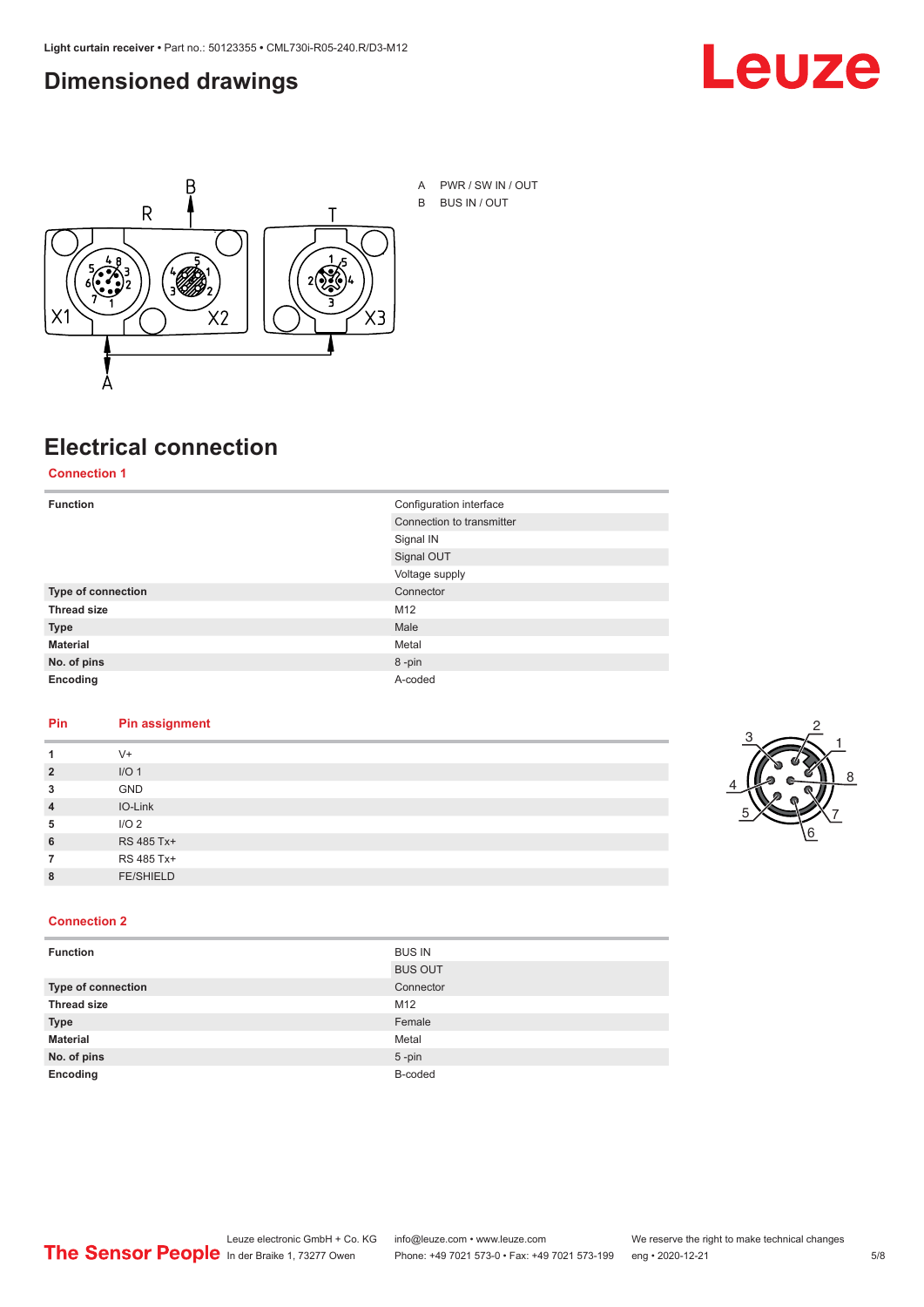## <span id="page-5-0"></span>**Electrical connection**

#### **Pin Pin assignment 1** V+ **2** Tx-**3** PB GND **4** Tx+ **5** FE/SHIELD 3 2 1 5 4

## **Operation and display**

| <b>LED</b>     | <b>Display</b>           | <b>Meaning</b>                         |
|----------------|--------------------------|----------------------------------------|
|                | Green, continuous light  | Operational readiness                  |
|                | Green, flashing          | Teach / error                          |
| $\overline{2}$ | Yellow, continuous light | Light path free, with function reserve |
|                | Yellow, flashing         | No function reserve                    |
|                | Off                      | Object detected                        |

#### **Suitable transmitters**

| Part no. | <b>Designation</b>        | <b>Article</b>               | <b>Description</b>                                                        |
|----------|---------------------------|------------------------------|---------------------------------------------------------------------------|
| 50118914 | CML730i-T05-240.R-<br>M12 | Light curtain<br>transmitter | Operating range: 0.1  4 m<br>Connection: Connector, M12, Rear side, 5-pin |

### **Part number code**

Part designation: **CML7XXi-YZZ-AAAA.BCCCDDD-EEEFFF**

| <b>CML</b>   | <b>Operating principle</b><br>Measuring light curtain                                                                                     |
|--------------|-------------------------------------------------------------------------------------------------------------------------------------------|
| 7XXi         | <b>Series</b><br>720i: 720i series<br>730i: 730i series                                                                                   |
| Y            | Device type<br>T: transmitter<br>R: receiver                                                                                              |
| <b>ZZ</b>    | <b>Beam spacing</b><br>$05:5$ mm<br>10:10 mm<br>20:20 mm<br>40:40 mm                                                                      |
| <b>AAAA</b>  | Measurement field length [mm], dependent on beam spacing                                                                                  |
| в            | Equipment<br>A: connector outlet, axial<br>R: rear connector outlet                                                                       |
| $_{\rm ccc}$ | Interface<br>L: IO-Link<br>/CN: CANopen<br>/PB: PROFIBUS<br>/PN: PROFINET<br>/CV: Analog current and voltage output<br>/D3: RS 485 Modbus |

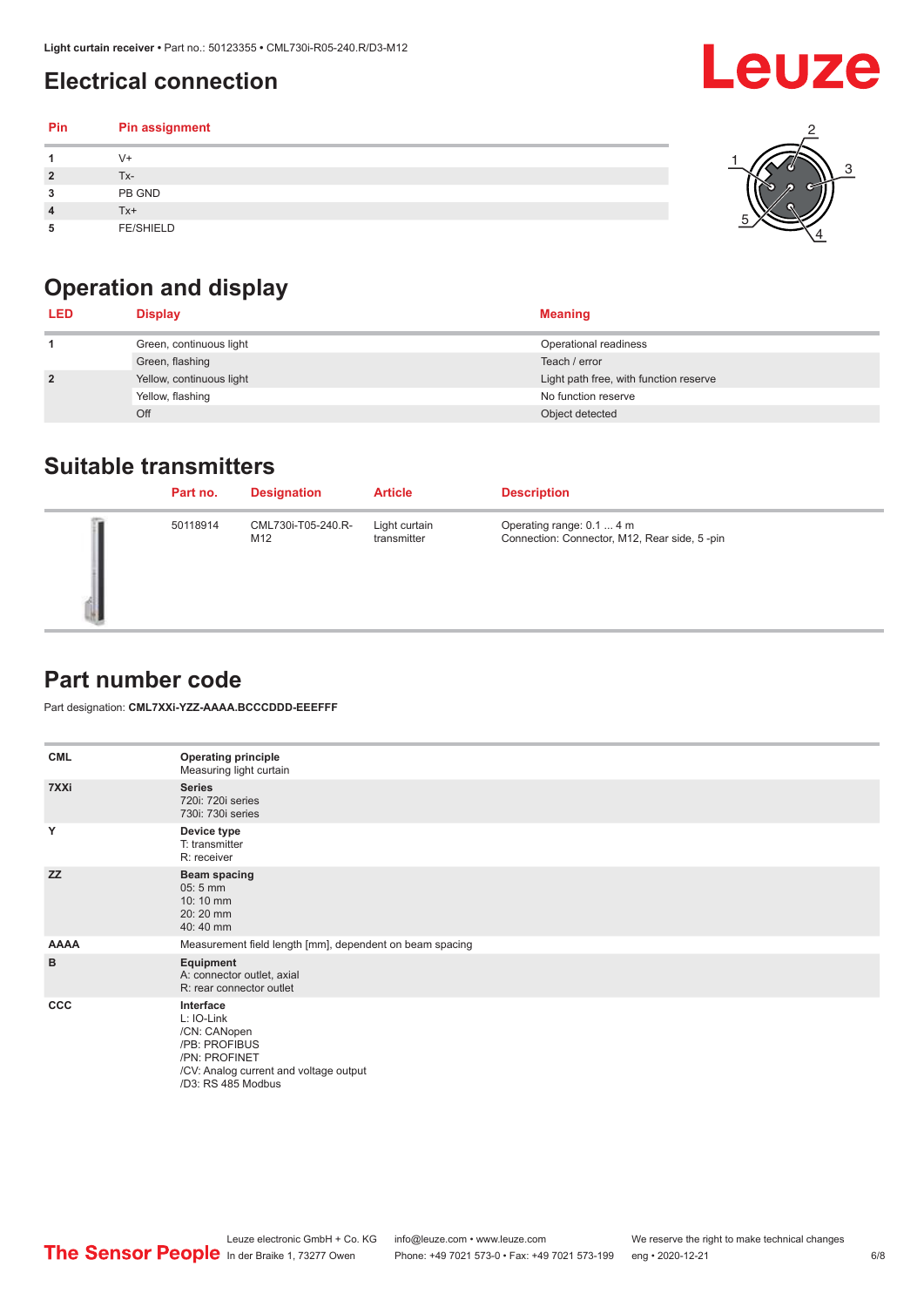#### <span id="page-6-0"></span>**Part number code**



| <b>DDD</b>  | <b>Special equipment</b><br>-PS: Power Setting                                                  |
|-------------|-------------------------------------------------------------------------------------------------|
| <b>EEE</b>  | <b>Electrical connection</b><br>M12: M12 connector                                              |
| <b>FFF</b>  | -EX: Explosion protection                                                                       |
|             |                                                                                                 |
| <b>Note</b> |                                                                                                 |
|             | $\&$ A list with all available device types can be found on the Leuze website at www.leuze.com. |

#### **Notes**

| Observe intended use!                                                                                                                                                                                                      |
|----------------------------------------------------------------------------------------------------------------------------------------------------------------------------------------------------------------------------|
| $\%$ This product is not a safety sensor and is not intended as personnel protection.<br>₹ The product may only be put into operation by competent persons.<br>♦ Only use the product in accordance with its intended use. |



#### **For UL applications:**

ª For UL applications, use is only permitted in Class 2 circuits in accordance with the NEC (National Electric Code). ª These proximity switches shall be used with UL Listed Cable assemblies rated 30V, 0.5A min, in the field installation, or equivalent (categories: CYJV/ CYJV7 or PVVA/PVVA7)

#### **Accessories**

## Connection technology - Connection cables

|        | Part no. | <b>Designation</b>     | <b>Article</b>   | <b>Description</b>                                                                                                                                         |
|--------|----------|------------------------|------------------|------------------------------------------------------------------------------------------------------------------------------------------------------------|
| 2<br>W | 50132079 | KD U-M12-5A-V1-<br>050 | Connection cable | Connection 1: Connector, M12, Axial, Female, A-coded, 5-pin<br>Connection 2: Open end<br>Shielded: No<br>Cable length: 5,000 mm<br>Sheathing material: PVC |

#### Connection technology - Y distribution cables

|        |   | Part no. | <b>Designation</b>          | <b>Article</b>        | <b>Description</b>                                                                                                                                                                                                                                                                                  |
|--------|---|----------|-----------------------------|-----------------------|-----------------------------------------------------------------------------------------------------------------------------------------------------------------------------------------------------------------------------------------------------------------------------------------------------|
| 圔<br>⋿ | Ø | 50118183 | K-Y1 M12A-5m-<br>M12A-S-PUR | Interconnection cable | Connection 1: Connector, M12, Axial, Female, A-coded, 5-pin<br>Connection 2: Connector, M12, Axial, Male, A-coded, 5-pin<br>Connection 3: Connector, M12, Axial, Female, A-coded, 8-pin<br>Shielded: Yes<br>Cable length fork 1: 5,000 mm<br>Cable length fork 2: 150 mm<br>Sheathing material: PUR |